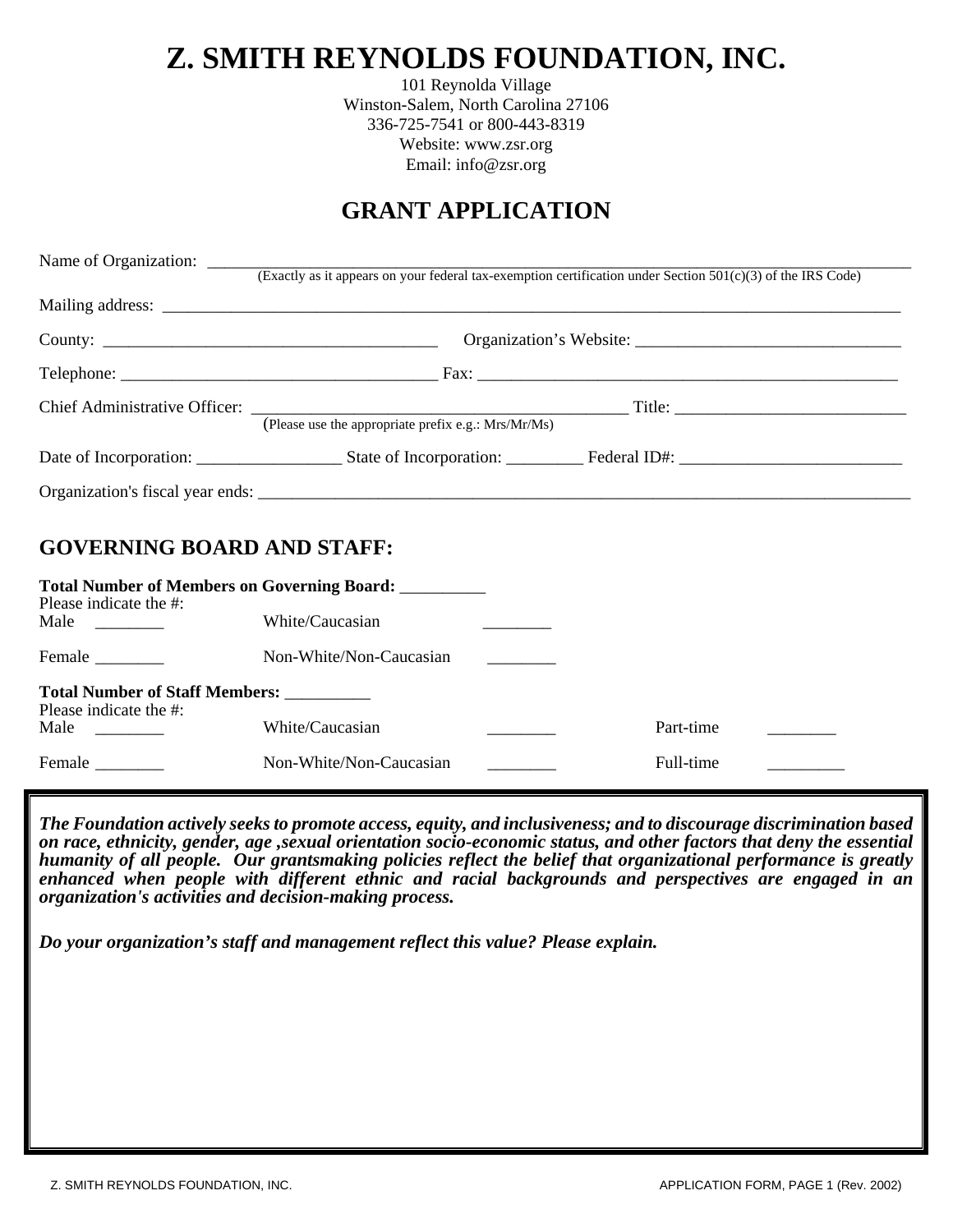| <b>GRANT REQUEST INFORMATION:</b>                                                                                                                                                                        |                                         |                                                    |  |
|----------------------------------------------------------------------------------------------------------------------------------------------------------------------------------------------------------|-----------------------------------------|----------------------------------------------------|--|
| Indicate the deadline for which you are submitting an application: February 1 ________ August 1________ Year_______                                                                                      |                                         |                                                    |  |
| $\Box$ General Operating Support                                                                                                                                                                         |                                         |                                                    |  |
| Contact Person to whom all communication regarding this application should be directed:                                                                                                                  |                                         |                                                    |  |
|                                                                                                                                                                                                          |                                         |                                                    |  |
|                                                                                                                                                                                                          |                                         |                                                    |  |
| Give a brief description of the project for which you are seeking funding, or, if the request is for general operating support,<br>give a brief description of your organization.<br><b>Description:</b> |                                         |                                                    |  |
| Please indicate the focus area under which you are submitting your application (choose only one).                                                                                                        |                                         |                                                    |  |
|                                                                                                                                                                                                          |                                         |                                                    |  |
| $\blacksquare$ Environment                                                                                                                                                                               |                                         | $\Box$ Community-Building and Economic Development |  |
|                                                                                                                                                                                                          |                                         |                                                    |  |
|                                                                                                                                                                                                          |                                         | Governance, Public Policy and Civic Engagement     |  |
|                                                                                                                                                                                                          | $\blacksquare$ Pre-Collegiate Education |                                                    |  |

 $\Box$  Miscellaneous

 $\Box$  Social Justice and Equity

Has your organization previously received a grant(s) from this Foundation for general operating support or for the project for which you are currently seeking funding? \_\_\_\_\_\_\_\_\_\_

If yes, have all the Foundation's reporting requirements been met for the grant(s):  $\frac{1}{\sqrt{1-\frac{1}{\sqrt{1-\frac{1}{\sqrt{1-\frac{1}{\sqrt{1-\frac{1}{\sqrt{1-\frac{1}{\sqrt{1-\frac{1}{\sqrt{1-\frac{1}{\sqrt{1-\frac{1}{\sqrt{1-\frac{1}{\sqrt{1-\frac{1}{\sqrt{1-\frac{1}{\sqrt{1-\frac{1}{\sqrt{1-\frac{1}{\sqrt{1-\frac{1}{\sqrt{1-\$ 

*If reporting requirements have not been met, please obtain a reporting form from the Foundation and include it with this application.* 

## **FINANCIAL INFORMATION:**

Total actual operating income and expenses of your organization for the **last three completed** fiscal years (as shown on IRS Form 990): Year \_\_\_\_\_\_\_\_ Year \_\_\_\_\_\_\_\_ Year \_\_\_\_\_\_\_\_

|                                                   | Year | Year        | Year |
|---------------------------------------------------|------|-------------|------|
| <b>INCOME</b>                                     |      |             |      |
| <b>EXPENDITURES</b>                               |      |             |      |
| Period for which funds are being requested: From: |      | $T\alpha$ . |      |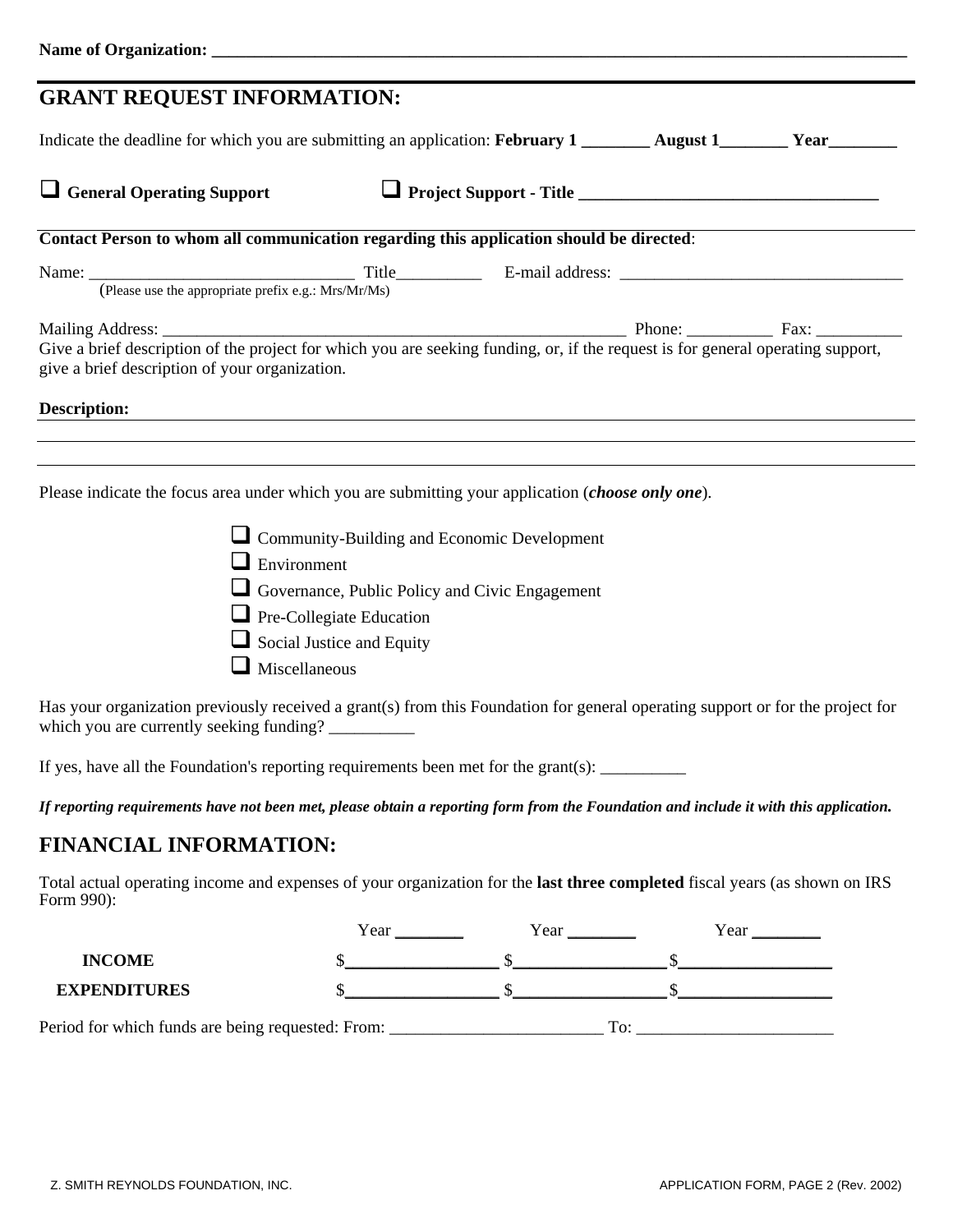#### **PROPOSED BUDGET INFORMATION:**

Column (1) must be completed by all organizations except colleges/universities, public schools and governmental units. Column (2) does not have to be completed if you are seeking general operating support. The amounts in Column (2) should be included in the amounts in Column (1).

|                                                                                            | Column $(1)$<br>ORGANIZATION'S TOTAL BUDGET | Column $(2)$<br>PROJECT BUDGET |
|--------------------------------------------------------------------------------------------|---------------------------------------------|--------------------------------|
| Total anticipated <b>Income</b> for period for<br>which funds are being requested          |                                             |                                |
| Total anticipated <b>Expenditures</b> for<br>period for which funds are being<br>requested |                                             |                                |
| <b>Amount Being Requested from ZSR</b>                                                     |                                             |                                |

**In addition to the summary budget information above**, you must submit:

- (a) Prior fiscal year's **actual budget** showing expenses and specific sources of income
- (b) **Current fiscal year's budget** showing actual income and expenses to date
- (c) A one-page, line-item **proposed budget** (showing anticipated income and expenditures) for the total operations of the organization's fiscal years for which funds are being requested.
- (d) If the funds being requested are for a specific project rather than for general support, also submit a one-page, line-item budget for the specific project for which funds are being requested (showing anticipated income and expenditures).

#### **Past Funding**

What have been your organization's (and/or the program for which funds are being requested) sources of major funding in the past three years (be specific), and report the amounts received from those sources:

#### **Potential Funding**

What funds from other sources (foundations, corporations, government, earned income, endowment, memberships, special fund-raising activities, etc.) have been received or are under consideration for this project? Please indicate the source, amount, whether the funds have been received, confirmed, or are under consideration, and whether the funds are for a single year or multiple years.

\_\_\_\_\_\_\_\_\_\_\_\_\_\_\_\_\_\_\_\_\_\_\_\_\_\_\_\_\_\_\_\_\_\_\_\_\_\_\_\_\_\_\_\_\_\_\_\_\_\_\_\_\_\_ \_\_\_\_\_\_\_\_\_\_\_\_\_\_\_\_\_\_\_\_\_\_\_\_\_\_\_\_\_\_\_\_\_\_\_\_\_\_\_\_\_\_\_\_\_\_\_\_\_\_\_ \_\_\_\_\_\_\_\_\_\_\_\_\_\_\_\_\_\_\_\_\_\_\_\_\_\_\_\_\_\_\_\_\_\_\_\_\_\_\_\_\_\_\_\_\_\_\_\_\_\_\_\_\_\_ \_\_\_\_\_\_\_\_\_\_\_\_\_\_\_\_\_\_\_\_\_\_\_\_\_\_\_\_\_\_\_\_\_\_\_\_\_\_\_\_\_\_\_\_\_\_\_\_\_\_\_ \_\_\_\_\_\_\_\_\_\_\_\_\_\_\_\_\_\_\_\_\_\_\_\_\_\_\_\_\_\_\_\_\_\_\_\_\_\_\_\_\_\_\_\_\_\_\_\_\_\_\_\_\_\_ \_\_\_\_\_\_\_\_\_\_\_\_\_\_\_\_\_\_\_\_\_\_\_\_\_\_\_\_\_\_\_\_\_\_\_\_\_\_\_\_\_\_\_\_\_\_\_\_\_\_\_

#### **Future Funding**

|                            |     | Do you have a long-range plan over the next three-to-five years that will enable you to operate the organization or this project |  |  |
|----------------------------|-----|----------------------------------------------------------------------------------------------------------------------------------|--|--|
| without ZSR funding? $Yes$ | No. | If yes, by approximately what year?                                                                                              |  |  |